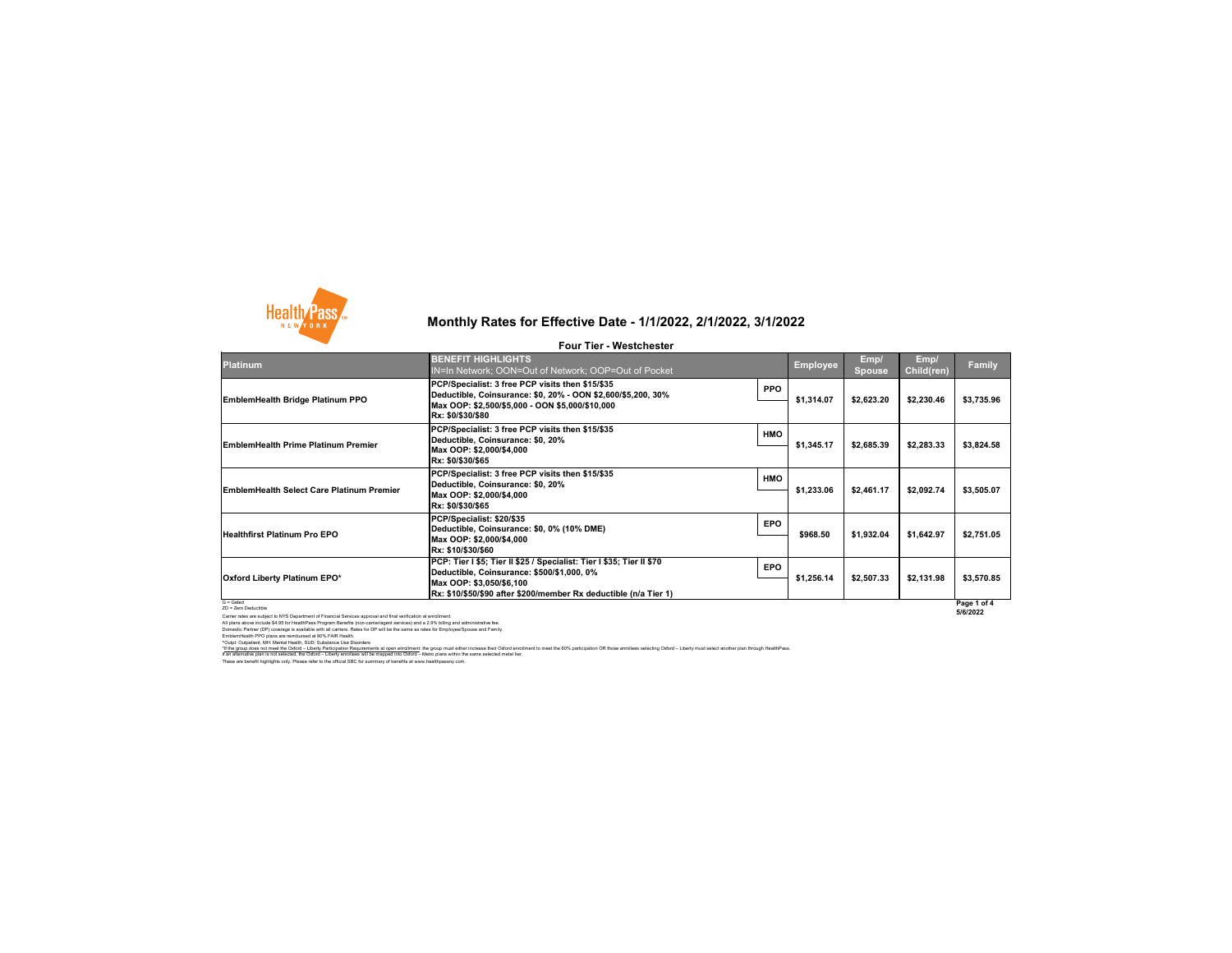G = Gated ZD = Zero Deductible

^Outpt: Outpatient, MH: Mental Health, SUD: Substance Use Disorders These are benefit highlights only. Please refer to the official SBC for summary of benefits at www.healthpassny.com. \*If the group does not meet the Oxford - Liberty Participation Requirements at open enrollment: the group must either increase their Oxford enrollment to meet the 60% participation OR those enrollees selecting Oxford - Lib If an alternative plan is not selected, the Oxford – Liberty enrollees will be mapped into Oxford – Metro plans within the same selected metal tier.

Carrier rates are subject to NYS Department of Financial Services approval and final verification at enrollment. All plans above include \$4.95 for HealthPass Program Benefits (non-carrier/agent services) and a 2.9% billing and administrative fee. Domestic Partner (DP) coverage is available with all carriers. Rates for DP will be the same as rates for Employee/Spouse and Family. EmblemHealth PPO plans are reimbursed at 80% FAIR Health.



|                                              | LONI IIAI - MASSICIIASIAI                                                                                                                                                                                                                                     |                          |                |                    |                       |
|----------------------------------------------|---------------------------------------------------------------------------------------------------------------------------------------------------------------------------------------------------------------------------------------------------------------|--------------------------|----------------|--------------------|-----------------------|
| Gold                                         | <b>BENEFIT HIGHLIGHTS</b><br>N=In Network; OON=Out of Network; OOP=Out of Pocket                                                                                                                                                                              | Employee                 | Emp/<br>Spouse | Emp/<br>Child(ren) | Family                |
| <b>EmblemHealth Bridge Gold PPO</b>          | PCP/Specialist: 3 free PCP visits then \$25/\$40<br>Deductible, Coinsurance: \$1,300/\$2,600, 30% - OON \$3,500/\$7,000, 40%<br>Max OOP: \$5,500/\$11,000 - OON \$7,500/\$15,000<br>Rx: \$0/\$35/\$100                                                        | <b>PPO</b><br>\$1,063.50 | \$2,122.06     | \$1,804.49         | \$3,021.82            |
| <b>EmblemHealth Prime Gold Premier</b>       | PCP/Specialist: 3 free PCP visits then \$25/\$40<br>Deductible, Coinsurance: \$450/\$900, 30%<br>Max OOP: \$6,000/\$12,000<br>Rx: \$0/\$40/\$80                                                                                                               | <b>HMO</b><br>\$1,089.33 | \$2,173.71     | \$1,848.39         | \$3,095.44            |
| <b>EmblemHealth Prime Gold Value</b>         | PCP/Specialist: 3 free PCP visits then \$25/\$40<br>Deductible, Coinsurance: \$2,500/\$5,000, 30%<br>Max OOP: \$7,000/\$14,000<br>Rx: \$0/\$40 after Deductible/\$80 after Deductible                                                                         | <b>HMO</b><br>\$1,002.56 | \$2,000.16     | \$1,700.88         | \$2,848.13            |
| <b>EmblemHealth Bridge Gold Virtual</b>      | PCP/Specialist: Virtual \$0/n/a, Office \$40/60<br>Deductible, Coinsurance: Virtual \$0/n/a, Office \$500/\$1,000,30%<br>Max OOP: Virtual & Office \$7,800/\$15,600<br> Rx: Virtual \$0/\$40/\$80, Office \$0/\$40 after Deductible/\$80 after Deductible_    | <b>EPO</b><br>\$1,011.70 | \$2,018.46     | \$1,716.43         | \$2,874.19            |
| <b>EmblemHealth Select Care Gold Premier</b> | PCP/Specialist: 3 free PCP visits then \$25/\$40<br>Deductible, Coinsurance: \$450/\$900, 30%<br>Max OOP: \$6,000/\$12,000<br> Rx: \$0/\$40/\$80                                                                                                              | <b>HMO</b><br>\$1,004.73 | \$2,004.50     | \$1,704.57         | \$2,854.31            |
| <b>EmblemHealth Select Care Gold Value</b>   | PCP/Specialist: 3 free PCP visits then \$25/\$40<br> Deductible, Coinsurance: \$2,500/\$5,000, 30%<br>Max OOP: \$7,000/\$14,000 <br>Rx: \$0/\$40 after Deductible/\$80 after Deductible                                                                       | <b>HMO</b><br>\$949.45   | \$1,893.95     | \$1,610.60         | \$2,696.77            |
| <b>EmblemHealth Millennium Gold Virtual</b>  | PCP/Specialist: Virtual \$0/n/a, Office \$40/60<br> Deductible, Coinsurance: Virtual \$0/n/a, Office \$1,700/\$3,400,30%<br> Max OOP: Virtual & Office \$8,200/\$16,400<br> Rx: Virtual \$0/\$40/\$80, Office \$0/\$40 after Deductible/\$80 after Deductible | <b>EPO</b><br>\$880.09   | \$1,755.24     | \$1,492.70         | \$2,499.11            |
| <b>Healthfirst Gold Pro EPO</b>              | PCP/Specialist: \$25/\$40<br>Deductible, Coinsurance: \$0, 0% (15% DME)<br>Max OOP: \$5,275/\$10,550<br>Rx: \$10/\$50/\$85                                                                                                                                    | <b>EPO</b><br>\$824.88   | \$1,644.81     | \$1,398.82         | \$2,341.75            |
| <b>Healthfirst Gold 25/50/0 Pro EPO</b>      | PCP/Specialist: \$25/\$50<br>Deductible, Coinsurance: \$0, 0% (15% DME)<br>Max OOP: \$7,000/\$14,000<br>Rx: \$10/\$50/\$85                                                                                                                                    | <b>EPO</b><br>\$792.07   | \$1,579.20     | \$1,343.06         | \$2,248.25            |
| <b>Healthfirst Gold 1350 Pro EPO</b>         | PCP/Specialist: \$25/\$70<br>Deductible, Coinsurance: \$1,350/\$2,700, 20%<br>Max OOP: \$8,150/\$16,300<br>Rx: \$20/\$60/\$110                                                                                                                                | <b>EPO</b><br>\$773.87   | \$1,542.79     | \$1,312.12         | \$2,196.37            |
| Oxford Metro Gold EPO 25/40 G                | PCP/Specialist: \$25/\$40<br>Deductible, Coinsurance: \$1,250/\$2,500, 20%<br>Max OOP: \$6,000/\$12,000<br> Rx: \$10/\$65/\$95 after \$150/member Rx deductible (n/a Tier 1)_                                                                                 | <b>EPO</b><br>\$930.06   | \$1,855.17     | \$1,577.64         | \$2,641.52            |
| Oxford Metro Gold EPO 25/40                  | PCP/Specialist: \$25/\$40<br>Deductible, Coinsurance: \$1,250/\$2,500, 20%<br>Max OOP: \$6,000/\$12,000<br> Rx: \$10/\$65/\$95 after \$150/member Rx deductible (n/a Tier 1)_                                                                                 | <b>EPO</b><br>\$963.36   | \$1,921.77     | \$1,634.25         | \$2,736.42            |
| Oxford Liberty Gold EPO 30/60*               | PCP/Specialist: \$30/\$60<br> Deductible, Coinsurance: \$2,000/\$4,000, 30%<br>Max OOP: \$8,400/\$16,800<br> Rx: \$10/\$50/\$90 after \$200/member Rx deductible (n/a Tier 1)                                                                                 | <b>EPO</b><br>\$1,023.62 | \$2,042.29     | \$1,736.68         | \$2,908.16            |
| Oxford Liberty Gold EPO 30/60 G*             | PCP/Specialist: \$30/\$60<br>Deductible, Coinsurance: \$1,250/\$2,500, 0%<br>Max OOP: \$6,400/\$12,800<br> Rx: \$10/\$50/\$90 after \$200/member Rx deductible (n/a Tier 1)                                                                                   | <b>EPO</b><br>\$1,062.31 | \$2,119.67     | \$1,802.46         | \$3,018.43            |
| Oxford Liberty Gold EPO 25/50 ZD*            | PCP/Specialist: \$25/\$50<br>Deductible, Coinsurance: \$0, 0%<br>Max OOP: \$6,000/\$12,000<br> Rx: \$10/\$50/\$90 after \$200/member Rx deductible (n/a Tier 1)                                                                                               | <b>EPO</b><br>\$1,160.41 | \$2,315.88     | \$1,969.24         | \$3,298.03            |
| Oxford Liberty Gold HSA 1500 Motion*         | <b>PCP/Specialist: Deductible then 10% coins</b><br>Deductible, Coinsurance: \$1,500/\$3,000, 10%<br>Max OOP: \$5,500/\$11,000 M<br>Rx: Deductible then \$10/\$50/\$90                                                                                        | <b>EPO</b><br>\$1,036.21 | \$2,067.48     | \$1,758.10         | \$2,944.05            |
| $G = Gated$                                  |                                                                                                                                                                                                                                                               |                          |                |                    | Dann $2$ of $\Lambda$ |

### **Monthly Rates for Effective Date - 1/1/2022, 2/1/2022, 3/1/2022**

**Four Tier - Westchester**

**Page 2 of 4 5/6/2022**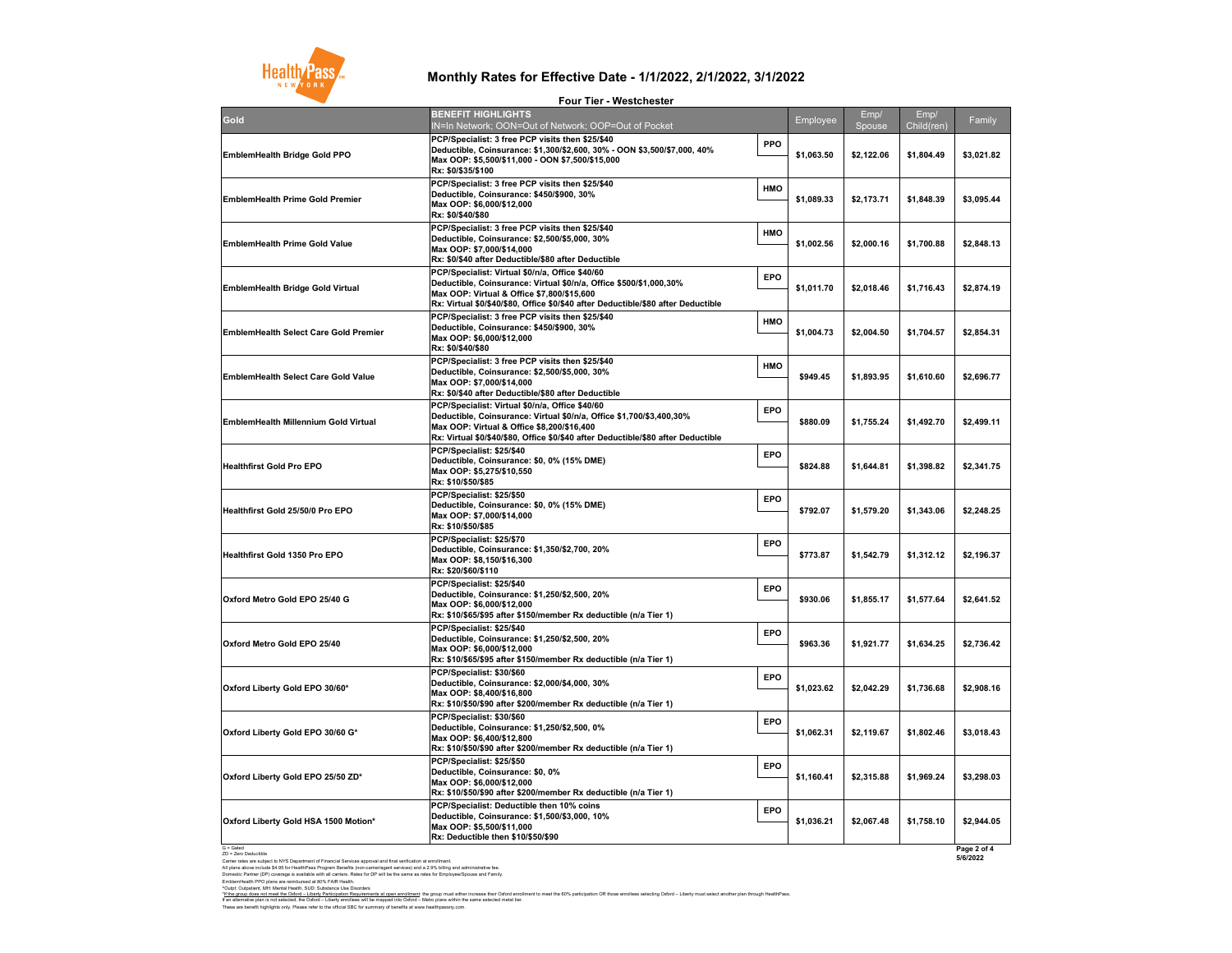G = Gated ZD = Zero Deductible

Carrier rates are subject to NYS Department of Financial Services approval and final verification at enrollment. All plans above include \$4.95 for HealthPass Program Benefits (non-carrier/agent services) and a 2.9% billing and administrative fee. Domestic Partner (DP) coverage is available with all carriers. Rates for DP will be the same as rates for Employee/Spouse and Family. EmblemHealth PPO plans are reimbursed at 80% FAIR Health.

^Outpt: Outpatient, MH: Mental Health, SUD: Substance Use Disorders

## **Monthly Rates for Effective Date - 1/1/2022, 2/1/2022, 3/1/2022**



| <b>Employee</b> | Emp/<br><b>Spouse</b> | Emp/<br>Child(ren) | <b>Family</b>           |
|-----------------|-----------------------|--------------------|-------------------------|
| \$933.44        | \$1,861.92            | \$1,583.37         | \$2,651.14              |
| \$860.83        | \$1,716.71            | \$1,459.95         | \$2,444.22              |
| \$832.57        | \$1,660.20            | \$1,411.91         | \$2,363.69              |
| \$784.90        | \$1,564.85            | \$1,330.87         | \$2,227.81              |
| \$881.93        | \$1,758.90            | \$1,495.81         | \$2,504.33              |
| \$709.48        | \$1,414.00            | \$1,202.64         | \$2,012.85              |
| \$690.46        | \$1,375.97            | \$1,170.31         | \$1,958.65              |
| \$773.87        | \$1,542.79            | \$1,312.12         | \$2,196.37              |
| \$899.43        | \$1,793.91            | \$1,525.57         | \$2,554.22              |
| \$876.35        | \$1,747.75            | \$1,486.33         | \$2,488.43              |
| \$911.99        | \$1,819.04            | \$1,546.93         | \$2,590.02              |
| \$1,016.62      | \$2,028.29            | \$1,724.79         | \$2,888.22              |
| \$857.05        | \$1,709.16            | \$1,453.52         | \$2,433.45              |
|                 |                       |                    | Page 3 of 4<br>5/6/2022 |

|                                                | <b>Four Tier - Westchester</b>                                                                                                                                                                                |            |                 |                           |
|------------------------------------------------|---------------------------------------------------------------------------------------------------------------------------------------------------------------------------------------------------------------|------------|-----------------|---------------------------|
| <b>Silver</b>                                  | <b>BENEFIT HIGHLIGHTS</b>                                                                                                                                                                                     |            | <b>Employee</b> | Emp/                      |
| <b>EmblemHealth Prime Silver Premier</b>       | IN=In Network; OON=Out of Network; OOP=Out of Pocket<br>PCP/Specialist: 3 free PCP visits then \$35/\$65<br>Deductible, Coinsurance: \$3,800/\$7,600, 40%<br>Max OOP: \$8,000/\$16,000<br> Rx: \$0/\$40/\$80  | <b>HMO</b> | \$933.44        | <b>Spous</b><br>\$1,861.9 |
| <b>EmblemHealth Select Care Silver Premier</b> | PCP/Specialist: 3 free PCP visits then \$35/\$65<br>Deductible, Coinsurance: \$3,800/\$7,600, 40%<br>Max OOP: \$8,000/\$16,000<br><b>Rx: \$0/\$40/\$80</b>                                                    | <b>HMO</b> | \$860.83        | \$1,716.7                 |
| <b>EmblemHealth Select Care Silver Value</b>   | PCP/Specialist: 3 free PCP visits then \$10/\$55<br> Deductible, Coinsurance: \$7,000/\$14,000, 0%<br>Max OOP: \$7,000/\$14,000<br> Rx: \$0/\$0 after Deductible/\$0 after Deductible                         | <b>HMO</b> | \$832.57        | \$1,660.2                 |
| <b>EmblemHealth Millennium Silver Value G</b>  | PCP/Specialist: 3 free PCP visits then \$10/\$55<br>Deductible, Coinsurance: \$7,000/\$14,000, 0%<br>Max OOP: \$7,000/\$14,000<br> Rx: \$0/\$0 after Deductible/\$0 after Deductible                          | <b>HMO</b> | \$784.90        | \$1,564.8                 |
| <b>EmblemHealth Prime Silver HSA</b>           | PCP/Specialist: Deductible then \$30/\$50 copay<br> Deductible, Coinsurance: \$3,000/\$6,000, 40%<br>Max OOP: \$6,800/\$13,600<br>Rx: Deductible then \$15/\$45/\$80                                          | <b>HMO</b> | \$881.93        | \$1,758.9                 |
| <b>Healthfirst Silver Pro EPO</b>              | PCP/Specialist: \$35/\$70 <br> Deductible, Coinsurance: \$4,300/\$8,600, 40%<br>Max OOP: \$8,150/\$16,300<br> Rx: \$20/\$60/\$110                                                                             | <b>EPO</b> | \$709.48        | \$1,414.0                 |
| Healthfirst Silver 40/75/4700 Pro EPO          | PCP/Specialist: \$40/\$75<br>Deductible, Coinsurance: \$4,700/\$9,400, 45%<br>Max OOP: \$7,900/\$15,800<br> Rx: \$20/\$60/\$110                                                                               | <b>EPO</b> | \$690.46        | \$1,375.9                 |
| Oxford Metro Silver EPO 30/80 G                | PCP/Specialist: \$30/\$80<br>Deductible, Coinsurance: \$3,500/\$7,000, 30%<br>Max OOP: \$8,700/\$17,400<br> Rx: \$10/\$65/\$95                                  after \$150/member Rx deductible (n/a Tier 1) | <b>EPO</b> | \$773.87        | \$1,542.7                 |
| Oxford Metro Silver EPO 50/100 ZD              | PCP/Specialist: \$50/\$100<br>Deductible, Coinsurance: \$0, 0%<br>Max OOP: \$8,700/\$17,400<br> Rx: \$10/\$65/\$95 after \$150/member Rx deductible (n/a Tier 1)                                              | <b>EPO</b> | \$899.43        | \$1,793.9                 |
| Oxford Liberty Silver EPO 25/50 G*             | PCP/Specialist: \$25/\$50<br>Deductible, Coinsurance: \$4,500/\$9,000, 50%<br>Max OOP: \$8,700/\$17,400<br> Rx: \$10/\$50/\$90 after \$200/member Rx deductible (n/a Tier 1)_                                 | <b>EPO</b> | \$876.35        | \$1,747.7                 |
| Oxford Liberty Silver EPO 40/70*               | PCP/Specialist: \$40/\$70 <br> Deductible, Coinsurance: \$3,000/\$6,000, 35%<br>Max OOP: \$8,700/\$17,400<br> Rx: \$10/\$50/\$90 after \$200/member Rx deductible (n/a Tier 1)                                | <b>EPO</b> | \$911.99        | \$1,819.0                 |
| Oxford Liberty Silver EPO 50/100 ZD*           | PCP/Specialist: \$50/\$100<br>Deductible, Coinsurance: \$0, 0%<br>Max OOP: \$8,700/\$17,400<br> Rx: \$10/\$65/\$95 after \$150/member Rx deductible (n/a Tier 1)_                                             | <b>EPO</b> | \$1,016.62      | \$2,028.2                 |
| Oxford Liberty Silver HSA 4000 Motion*         | <b>PCP/Specialist: Deductible then 20% coins</b><br> Deductible, Coinsurance: \$4,000/\$8,000, 20%<br>Max OOP: \$7,050/\$14,100                                                                               | <b>EPO</b> | \$857.05        | \$1,709.1                 |

These are benefit highlights only. Please refer to the official SBC for summary of benefits at www.healthpassny.com. \*<u>If the group does not meet the Oxford – Liberty Participation Requirements at open enrollment</u>: the group must either increase their Oxford enrollment to meet the 60% participation OR those enrollees selecting Oxford – L If an alternative plan is not selected, the Oxford – Liberty enrollees will be mapped into Oxford – Metro plans within the same selected metal tier.

**Rx: Deductible then \$10/\$50/\$90**